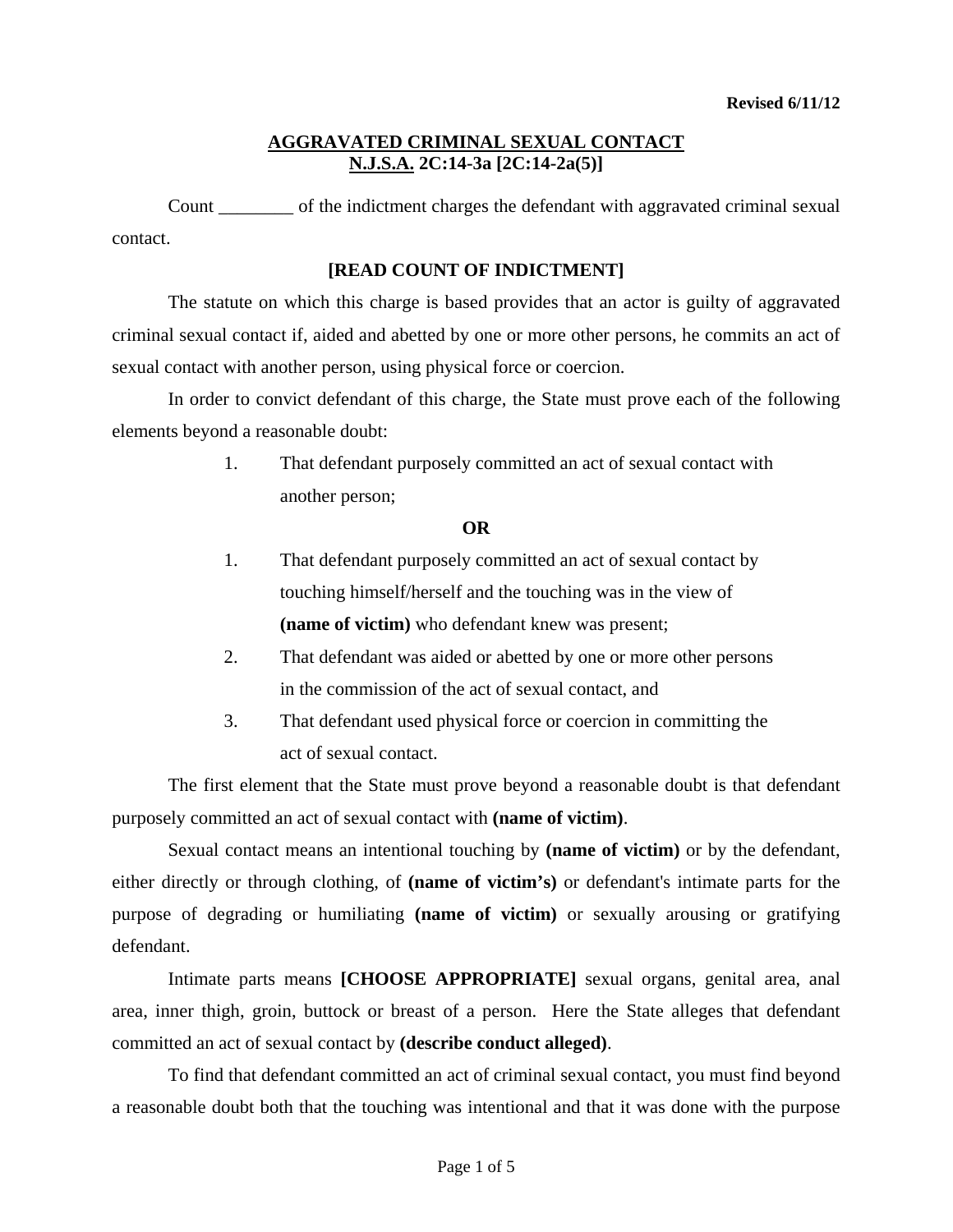of degrading or humiliating **(name of victim)** or sexually arousing or gratifying the defendant.

Intentional means purposeful. A person acts purposely with respect to the nature of his/her conduct or a result thereof if it is his/her conscious object to engage in conduct of that nature or to cause such a result. A person acts purposely with respect to the attendant circumstances if he/she is aware of the existence of such circumstances or believes or hopes that they exist.

## **[WHEN DEFENDANT IS CHARGED WITH TOUCHING HIMSELF/HERSELF,**

**ADD THE FOLLOWING**: The State must prove beyond a reasonable doubt that the touching was in view of the victim whom the defendant knew to be present.<sup>[1](#page-0-0)</sup> The State is not required to prove that **(name of victim)** actually observed or witnessed the alleged sexual contact. Rather, the State must prove that the alleged sexual contact occurred in the view of **(name of victim)**. "Field of vision" is not limited to the visual direction in which the alleged victim is focused upon at the particular time when the alleged sexual contact is said to have occurred. Field of vision includes the areas that (name of victim) was capable of viewing.<sup>[2](#page-1-0)</sup> The State must prove beyond a reasonable doubt that **(name of victim)** was present.

A person acts knowingly with respect to the nature of his/her conduct or the attendant circumstances if he/she is aware that the conduct is of that nature or that such circumstances exist or the person is aware of a high probability of their existence. A person acts knowingly with respect to a result of the conduct if he/she is aware that it is practically certain that the conduct will cause a result. "Knowing," "with knowledge," or equivalent terms have the same meaning.]

Purpose [and knowledge] is/are [a] condition[s] of the mind. [It] [They] cannot be seen. Often, [it] [they] can only be determined by inference from defendant's conduct, words or acts. A state of mind is rarely susceptible of direct proof but must ordinarily be inferred from the facts. Therefore, it is not necessary that the State produce witnesses to testify that an accused said that he/she had a certain state of mind when he/she did a particular thing. It is within your power to find that such proof has been furnished beyond a reasonable doubt by inference which may arise from the nature of his/her acts and conduct and from all he/she said and did at the particular time and place and from all surrounding circumstances established by the evidence.

<span id="page-1-1"></span> $\mathbf{1}$  $\frac{1}{2}$  State v. Zeidell, 154 N.J. 417 (1998).

<span id="page-1-0"></span>State v. Breitweiser, 373 N.J. Super. 271, 276, 286-87 (App. Div. 2004).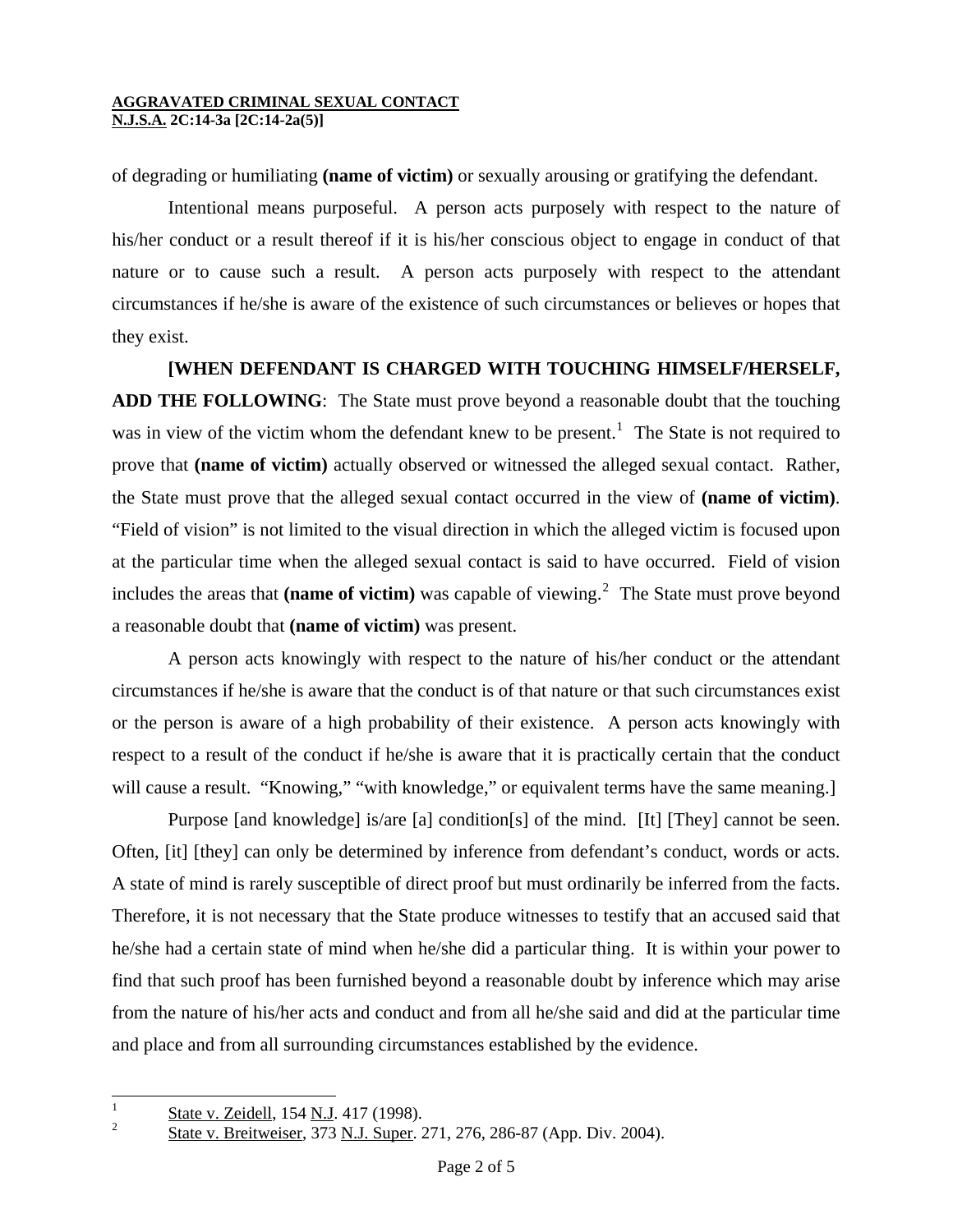$\overline{a}$ 

The second element that the State must prove beyond a reasonable doubt is that the defendant was aided or abetted by one or more other persons in the commission of the act of sexual contact.

 The word aid means to assist, support or supplement the efforts of another, and the word abet means to encourage, counsel, incite or instigate the commission of the crime. Aiding or abetting does not have to be proved by direct evidence of a formal plan to commit the crime, verbally agreed to by all who are charged or involved. The proof may be circumstantial. Participation and agreement can be established from conduct as well as spoken words.

 The third element that the State must prove beyond a reasonable doubt is that the defendant used physical force or coercion in committing the act of sexual contact.<sup>[3](#page-1-1)</sup> The State is not required to prove that the victim resisted.

 The terms "physical force" and "coercion" have special meaning under this statute which I will now explain to you. $4$ 

 Physical force is defined as the commission of the act of sexual contact without the victim's freely and affirmatively given permission to the specific act of contact alleged to have occurred. You must decide whether the defendant's alleged act of contact was undertaken in circumstances that led the defendant reasonably to believe that the victim had freely given affirmative permission to the specific act of sexual contact. Simply put, affirmatively given permission means the victim did or said something which would lead a reasonable person to believe (he/she) was agreeing to engage in the act of sexual contact, and freely given permission means the victim agreed of (his/her) own free will to engage in the act of sexual contact.

 Freely and affirmatively given permission can be indicated either through words or through actions that, when viewed in the light of all the surrounding circumstances, would demonstrate to a reasonable person that affirmative and freely given permission for the specific act of sexual contact had been given. Persons need not, of course, expressly announce their

<sup>3</sup> Note that where a defendant's sexual contact is with his own intimate parts in view of an adult victim, a conviction on a charge of criminal sexual contact requires proof of physical force or coercion beyond defendant's act of touching himself; in the absence of such evidence of force or coercion, defendant's conduct may constitute the lesser included offense of lewdness. State v. Lee, 417 N.J. Super. 219 (App. Div. 2010), certif. denied, 206 N.J. 64 (2011). In an appropriate case, the court must (1) decide which charge(s) to submit to the jury and (2) tailor its instructions accordingly.

<span id="page-2-1"></span><span id="page-2-0"></span><sup>4</sup> The definition of "physical force" in this charge is taken from State in the Interest of M.T.S., 129 N.J. 422, 444-449 (1992).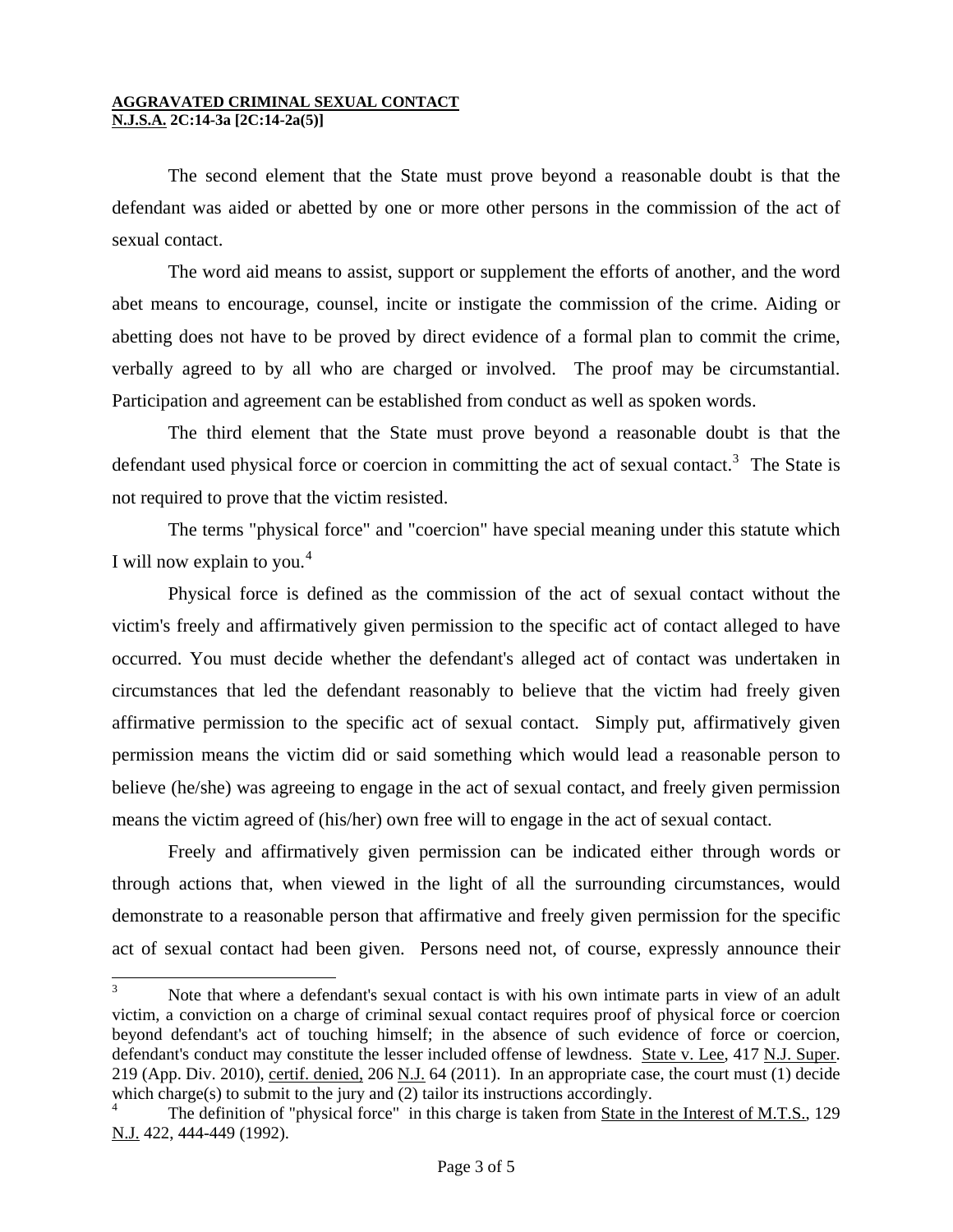consent to engage in an act of sexual intercourse for there to be affirmative permission. Permission to engage in an act of sexual contact can be and indeed often is indicated through physical actions rather than words. Permission is demonstrated when the evidence, in whatever form, is sufficient to demonstrate that a reasonable person would have believed that the alleged victim had affirmatively and freely given authorization to the act.

 Proof that the act of sexual contact occurred without the victim's permission can be based on evidence of conduct or words in light of surrounding circumstances, and must demonstrate beyond a reasonable doubt that a reasonable person would not have believed that there was affirmative and freely given permission. If there is evidence to suggest that the defendant reasonably believed that such permission had been given, the State must demonstrate either that the defendant did not actually believe that such permission had been freely given, or that such a belief was unreasonable under all of the circumstances. In determining the reasonableness of defendant's belief that the victim had freely given affirmative permission, you must keep in mind that the law places no burden on the alleged victim to have expressed non-consent or to have denied permission. You should not speculate as to what the alleged victim thought or desired or why (he/she) did not resist or protest. The State is not required to prove that the victim resisted.

 To find that the defendant used coercion, you must find that with the purpose, that is, conscious object, to unlawfully restrict <u>[victim's]</u> freedom of action to engage in or refrain from engaging in the act of sexual contact, the defendant threatened to:<sup>[5](#page-2-1)</sup>

## **[charge applicable language]**

- (1) inflict bodily injury on anyone or any other offense;
- (2) accuse anyone of an offense;
- (3) expose any secret which would tend to subject any person to hatred, contempt or ridicule, or to impair his or her credit or business repute;
- (4) take or withhold action as an official, or cause an official to take or withhold action;
- (5) testify or provide information or withhold testimony or information with respect to another's legal claim or defense; or

5

See N.J.S.A. 2C:14-1j and 2C:13-5.